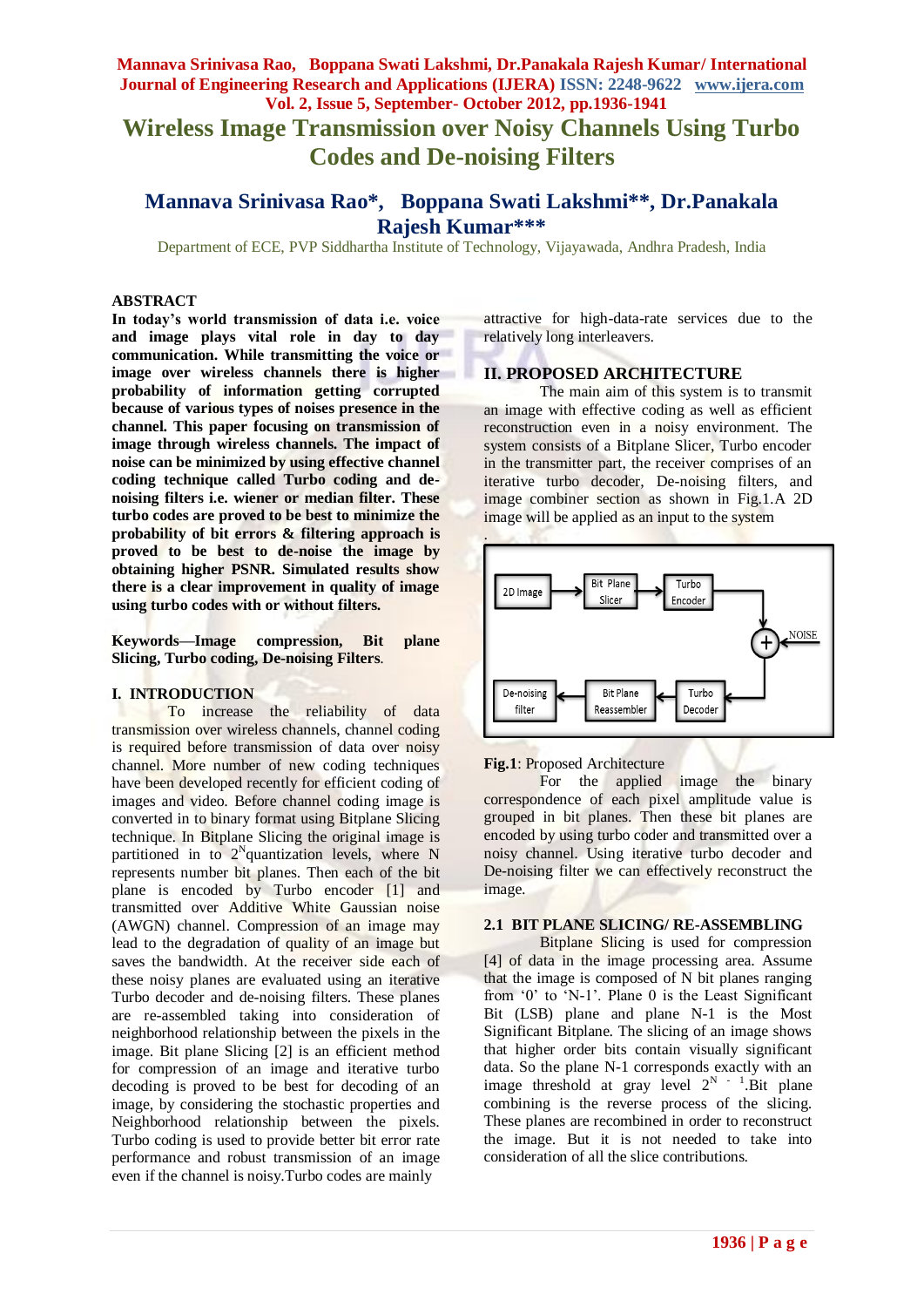

**(a)**

BP7+BP6+BP5



 **(b)** BP7+BP6+BP5+BP4



 **(c)**

- **Fig. 2**: The effect of various Slice Combinations BP7 – Most Significant Bit plane BP0 - Least Significant Bit plane
	- **(a)** Image representing Bit plane 7 +Bit plane 6
	- **(b)** Image representing Bit plane 7 + Bitplane  $6 + \text{Bitplane}5$
	- **(c)** Image representing Bit plane 7+Bit plane 6+Bit plane 5 +Bitplane 4

For the importance of data rate, some planes can be ignored until the changes in gray level have unacceptable impact on the image. This approach will increase the data rate. Fig. 2 shows how the combinations of the slices contribute to recovery of the image. In this paper, the image is sliced to 4 planes i.e. each pixel in the image is represented by 4 bits (or 16 grey levels).

Imagine that the image is composed of four bit planes, ranging from plane 0 for the least significant bit (LSB), to plane 3 for the most significant bit (MSB). Note that the most Significant bit plane contains visually significant data. Transforming the image in a binary fashion is very suitable before transmission. If the image has been considered without being sliced, then the neighbourhood relationship would have been lost. So, it would be useless at the receiver side. When the image is sliced first and then coded and transmitted, the neighbourhood properties would be evaluated.

# **2.2 TURBO ENCODER**

In figure 3 the turbo encoder [8]employs two systematic recursive convolutional encoders connected in parallel, with a random interleaver preceding the second recursive convolutional encoder. The information bits are encoded by both encoders. The first encoder operates on the input bits in their original order, while the second encoder operates on the input bits as permuted by the random interleaver. Depending on the code rate desired, the parity bits from the two constituent encoders are punctured before transmission. For example a turbo encoder of rate 1/3 means all parity bits are transmitted, whereas, for a rate 1/2 turbo code, the parity bits from the constituent codes are punctured alternately.



**Fig. 3:** Rate 1/3 Turbo Encoder

# **2.3 TURBO DECODER**

In turbo decoder, [4]-[5] Soft information out of the demodulator regarding the systematic bits and parity bits from the first constituent encoder is sent to the first decoder. The first decoder generates soft-decision likelihood values for the information bits that are passed to the second decoder as *a priori*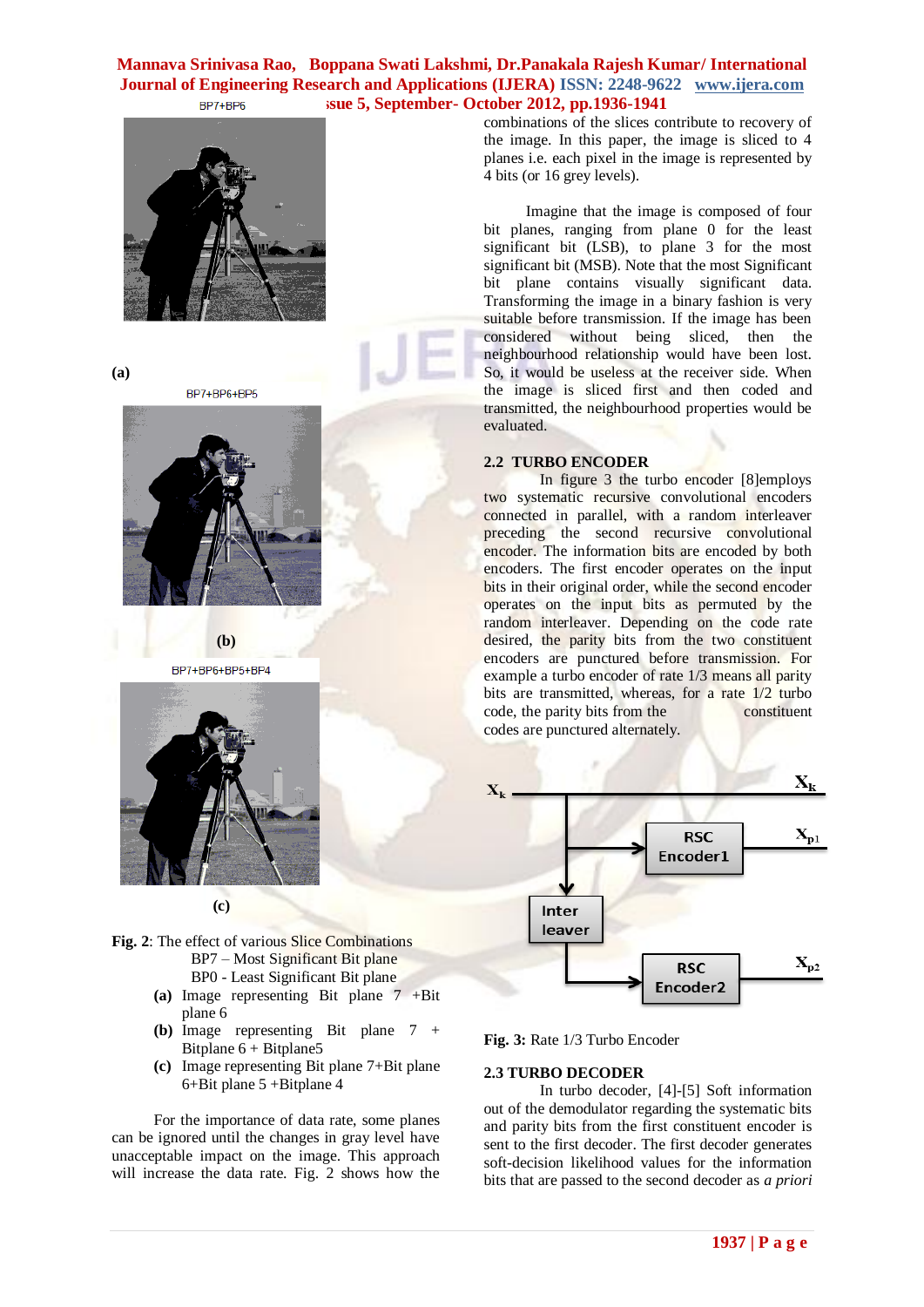information after reordering in accordance with the turbo interleaver. In addition, the second decoder accepts the demodulator output regarding the systematic bits and the parity bits from the second constituent encoder. The second decoder improves on the soft-decision likelihood values for the information bits, which are then fed back to the first decoder to repeat the process. The process can be iterated as many times as desired. However, only a relatively small number of iterations are usually needed, since additional iterations generally produce diminishing returns. Hard decisions on the systematic information bits are made after the last decoder iteration is completed. Efficient algorithms, were developed for turbo decoding namely

- 1. Map decoding
- 2. Log map decoding
- 3. Maximum log map decoding

The performance of map decoding algorithm is superior with compared to log map and maximum log map decoding algorithm. Therefore the BCJR (Bahl-Cocke-Jelinek-Raviv) based map decoding algorithm is used in the proposed scheme. The Map algorithm is explained using three steps. i.e.

#### **Forward Pass – Calculation (α):**

These calculations made at each time interval k, for the simple four state RSC code [6] with trellis connectivity defined by the generator polynomial  $G = \{7, 5\}$ . First the trellis traversed in the forward direction at each node current state probability,  $\alpha$  is calculated by multiplying the state probability at the previous node  $\alpha_{k-1}$  (m') by the branch transition probability,  $Y_{k-1}(m',m)$  given the received code pair  $R_k = \{Y_{ks}, Y_{kp}\}\$ . This is expressed as follows:

 $\alpha_k(m) = \frac{\sum m' \sum_{i=0}^{1} \gamma_i((y_k^s, y_k^p), m', m) \alpha_{k-1}(m')}{\sum m \sum m' \sum_{i=0}^{1} \gamma_i((y_k^s, y_i^p), m', m) \alpha_{k-1}(m')}$  $\sum m \sum m' \sum_{i=0}^{1} \gamma_i ((y_k^s, y_k^p), m', m) \alpha_{k-1}(m')$ 

Where m is the current state, m' is the previous state and i is the data bit  $(0)$  or  $(1)$  corresponding to each branch exciting a node.

#### **Backward Pass-Calculation (β):**

Then the trellis is traversed in the reverse direction again the probability of each branch being taken is calculated. The current state probability  $\beta_k(m)$  is found by multiplying the probability of arriving in the previous state  $\beta_{k+1}$  (m) by the probability of taking the current state transition  $\Upsilon_{k+1}(m,m)$ , [8] given the current received values  $R_{k+1} = \{Y_{K+1}^{s}, Y_{K+1}^{s} \}$  this is expressed as follows:

$$
\beta_k(m) = \frac{\sum m' \sum_{i=0}^{1} \gamma_i((y_{k+1}^s, y_{k+1}^p), m'm)\beta_{k+1}(m')}{\sum m \sum m' \sum_{i=0}^{1} \gamma_i((y_{k+1}^s, y_{k+1}^p), m'm)\alpha_k(m')}
$$

Where the symbols have the same meaning as before, but  $\beta$  is the backward state probability the transition probability for each branch between nodes is given by the equation:

$$
\Upsilon_{i}((Y_{k}^{s}, Y_{k}^{p}), m', m) = P((Y_{k}^{s}, Y_{k}^{p}) | d_{k} = i, m', m) \n q (d_{k} = i|m', m) \n \pi (m|m')
$$

P (…) is the transition probability of the channel; that is, the probability that a given received symbol  $\{y_k^s, y_k^p\}$ , will result when symbol  $\{x_k^s, y_k^p\}$  is transmitted. This function is defined by the pdf of the channel; for example, a Gaussian pdf in the case of the AWGN channel. q (…) is the probability that any branch from a node can be taken, given the previous state m", current state m and the data bit i is associated with the branch.  $q$   $($ ...) is either '0' or "1", depending on the generator polynomial of the RSC encoder.  $\pi$  (m|m') represents the a priori information which forms the input to each component MAP decoder from the other MAP decoder, within the iterative decoding process

#### Calculation of Log Likelihood Probabilities,  $\Lambda$  $(d_k)$ :

Finally, the forward and backward probabilities at each time interval k of the trellis are used to provide a soft estimate of whether the transmitted data bit  $d_k$  was a '1' or a '0', for the RSC code with generator polynomial  $G = \{7, 5\}$ . The soft estimate is represented as a log likelihood ratio (LLR), [9]  $\Lambda$  (d<sub>k</sub>) as this is a convenient form for representing a probability which can have a wide dynamic range it is calculated as follows:

$$
\Lambda(d_k) = \ln \frac{\sum m \sum m' \Upsilon \left((y_k^s, y_k^p), m', m\right) a_{k-1}(m') \beta_k(m)}{\sum m \sum m' \Upsilon \left((y_k^s, y_k^p), m', m\right) a_{k-1}(m') \beta_k(m)}
$$

 $\Lambda$  (d<sub>k</sub>) represents the probability that the current data bit is a '0' (if  $\Lambda$  (d<sub>k</sub>) is negative) or a '1' (if  $\Lambda$  (d<sub>k</sub>) is positive). After a number of iterations, typically 8...18, the de-interleaved value of  $\Lambda$  (d<sub>k</sub>) from  $DEC<sub>2</sub>$  is converted to a hard decision estimate,  $d_k$ , of the transmitted data bit. This forms the output of the final turbo decoder stage.

The MAP algorithm, as described in part so far, is optimal for estimating the maximum likelihood data sequence on a bit-by-bit basis. However, the MAP algorithm is usually implemented in our paper even it is computationally complex.

#### **III. RESULTS**

Simulation results for four state, rate ½ turbo encoder using MAP decoding algorithm is shown below for different iterations, at different  $E_b/N_0$ values. Filters like wiener and median filters are also used

**Table 1**: Comparison of PSNR Values for different Images at  $E_b/N_0=1dB \& 3dB$  for 4 iterations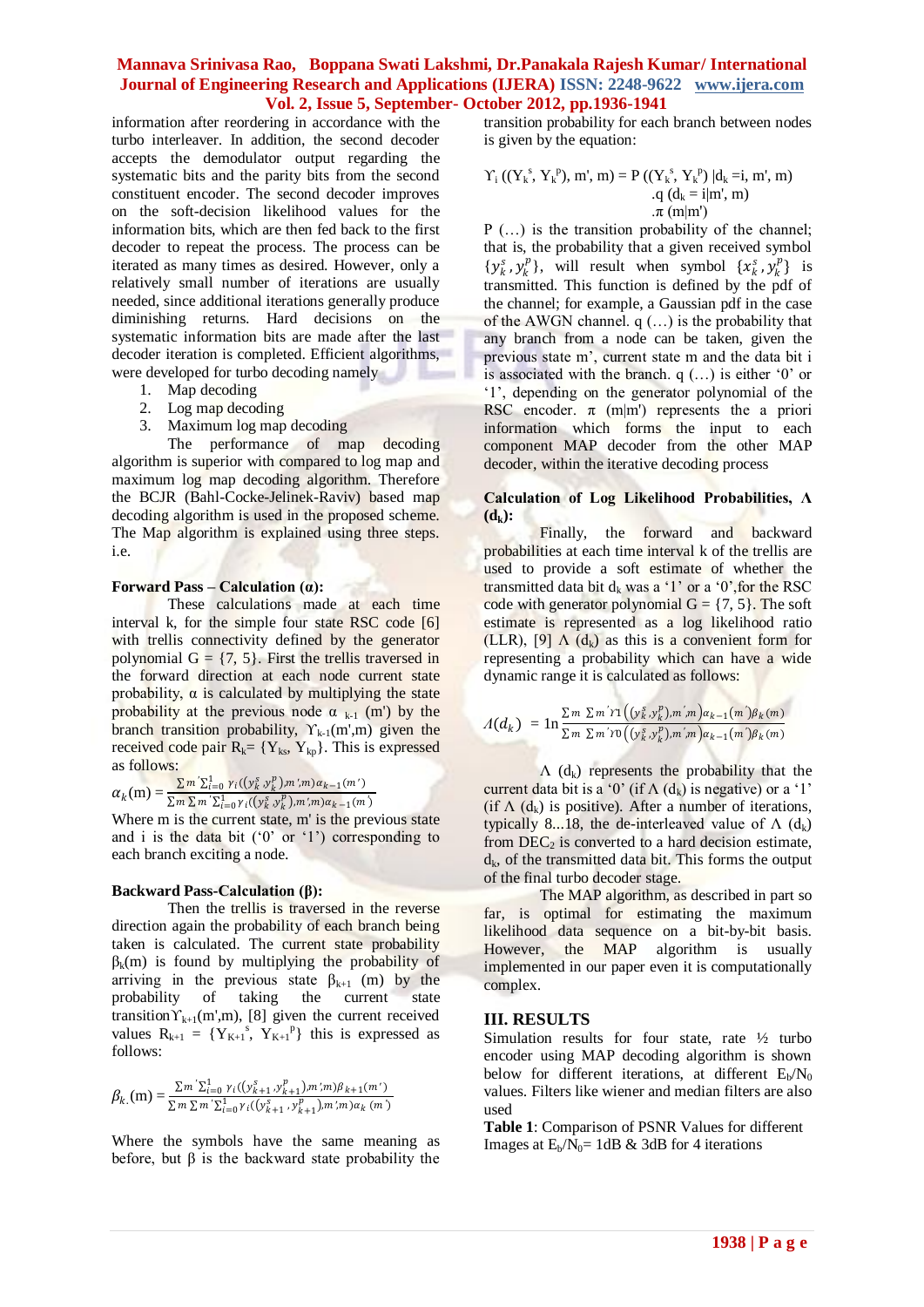| <b>Type of image</b>                               | <b>PSNR</b> values<br>at<br>$Eb/No=1dB$ | <b>PSNR</b> values<br>at<br>$Eb/No=3dB$ |
|----------------------------------------------------|-----------------------------------------|-----------------------------------------|
| <b>Noisy</b><br>bit<br>plane<br>image              | 54.789891                               | 55.805822                               |
| Turbo<br>processed<br>image                        | 61.221192                               | 69.348005                               |
| Turbo processed $+$<br>Wiener<br>filtered<br>image | 64.612813                               | 69.825911                               |
| Turbo processed $+$<br>Median<br>filtered<br>image | 67.844165                               | 70.795228                               |

**Fig. 4**: Simulation result for  $G = (7, 5)$  rate  $\frac{1}{2}$  turbo

- Code for 4 iterations at  $E_b/N_0 = 3dB$
- (a) 4 MSB Planes combined image
- (b) Noisy image
- (c) Only Turbo Processed Image
- (d) Turbo Processed with wiener filtered image
- (e) Turbo processed with median filtered image

4 msb planes combined image



**(a)**

noisy image







**(b) (c)** 

Turbo processed + wiener filtered image



Turbo processed + median filtered image









4 msb planes combined image



 **(a)**

Turbo processed + wiener filtered image



Turbo processed + wiener filtered image

Turbo processed + median filtered image



 **(b) (c)**



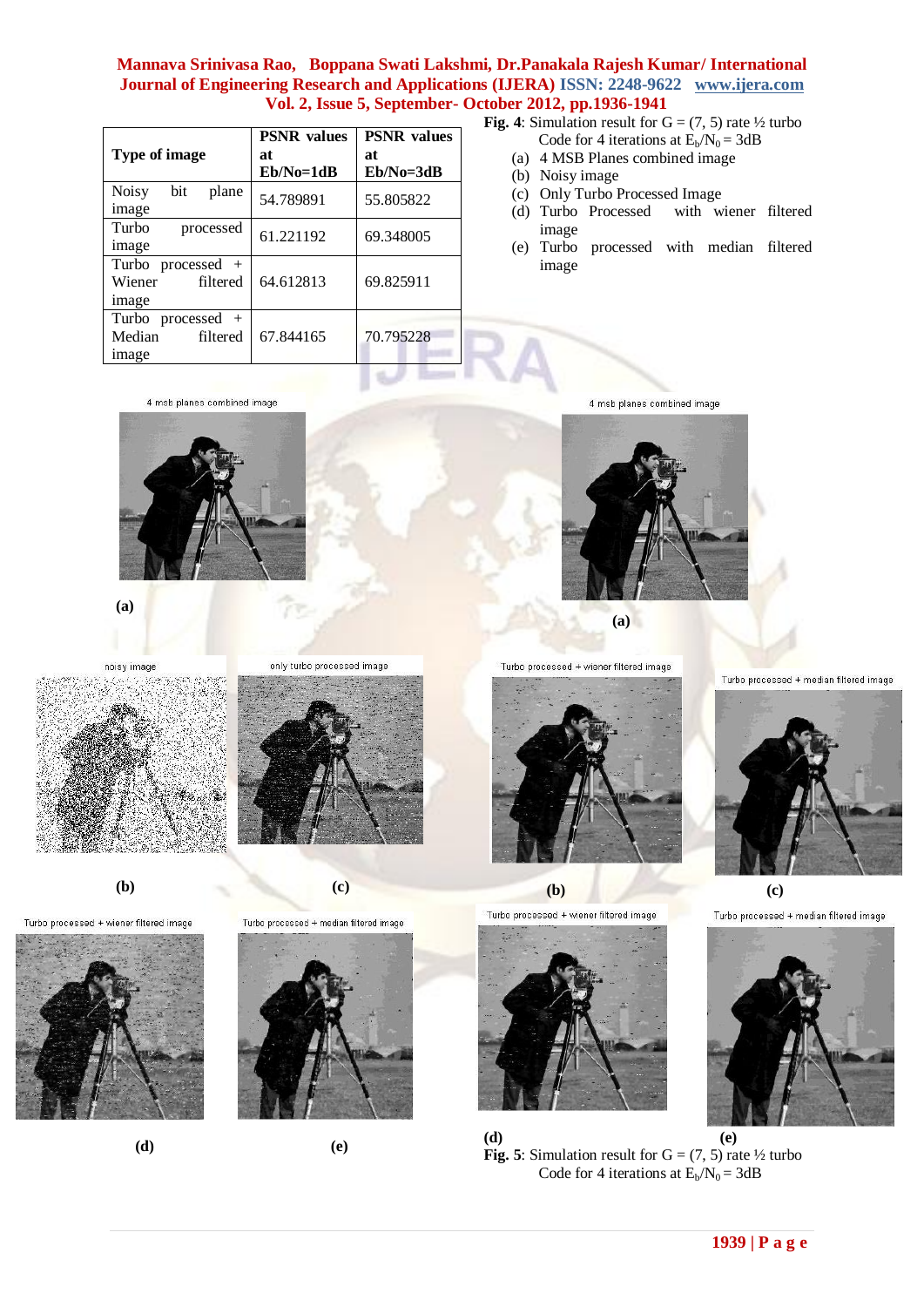- (a) 4 MSB Planes combined image
- (b) Noisy image
- (c) Only Turbo Processed Image
- (d) Turbo Processed with wiener filtered
- (e) Turbo processed with median filtered image



**(a)**





Turbo processed + wiener filtered image



**Fig.6**: Simulation result for  $G = (7, 5)$  rate  $\frac{1}{2}$  turbo code for 8 iterations at  $E_b/N_0=1dB$ 

- (a) 4 MSB Planes combined image
- (b) Noisy image
- (c) Only Turbo Processed Image
- **(d)** Turbo Processed with wiener filtered imageTurbo processed with median filtered image







**(b) (c)**

Turbo processed + median filtered image





Turbo processed + wiener filtered image

noisy image



only turbo processed image



(d) **(e)** (d) **(e)**

**Fig.7**: Simulation result for  $G = (7, 5)$  rate  $\frac{1}{2}$  turbo code for 8 iterations at  $E_b/N_0=3dB$ 

- (a) 4 MSB Planes combined image
- (b) Noisy image
- (c) Only Turbo Processed Image
- (d) Turbo Processed with wiener filtered image
- (e) Turbo processed with median filtered mage